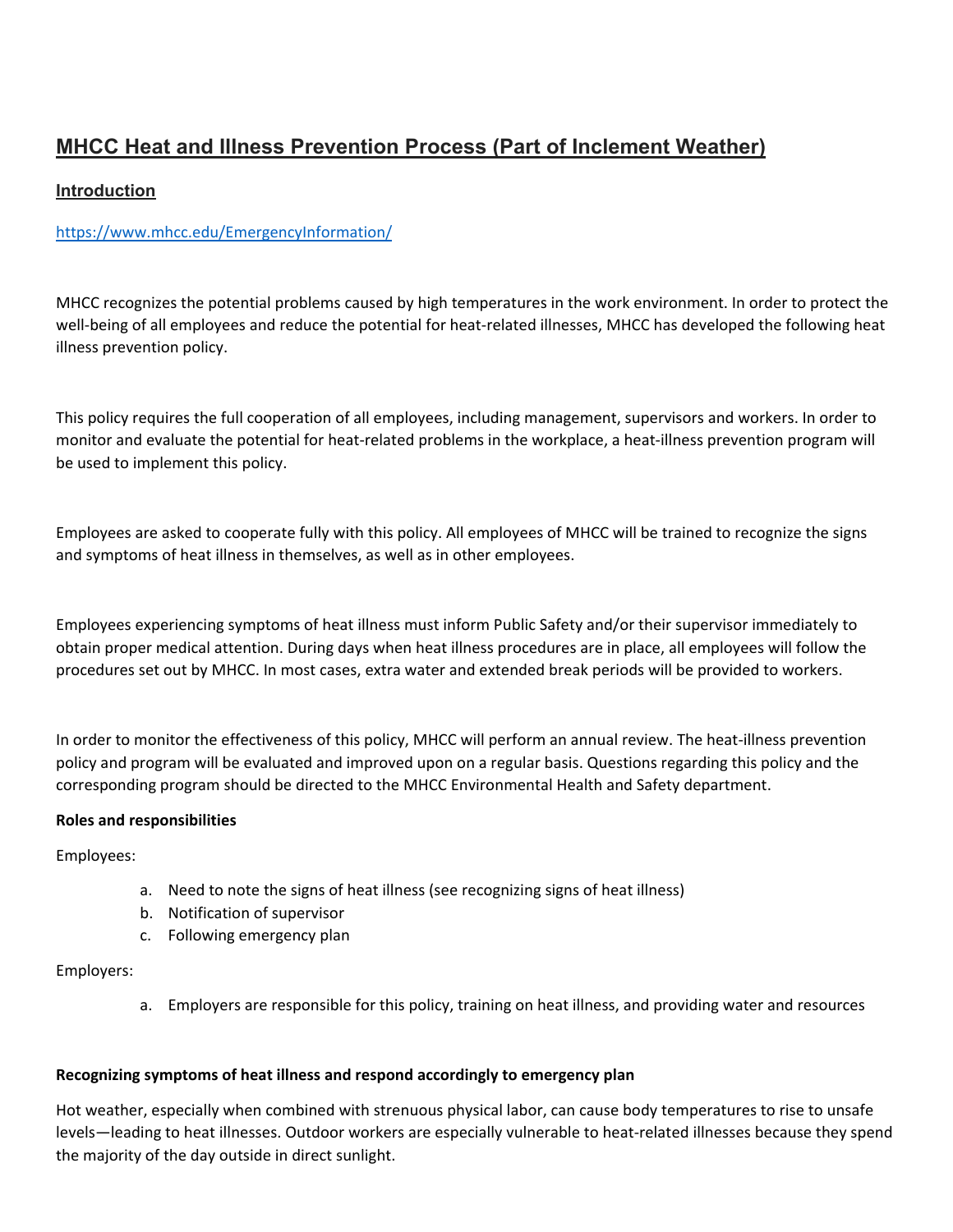There are varieties of heat illnesses, including; *heat rash, heat cramps, heat exhaustion and heatstroke.* Each of these illnesses vary in symptoms and severity, but *commonly cause dizziness, weakness, nausea, blurry vision, confusion or loss of consciousness.*

## **Heat Rash**

Heat rash is a red, bumpy rash characterized by severe itching. Heat rash is often caused by hot, humid environments and plugged sweat glands. It is one of the most common types of rashes and is often uncomfortable and painful.

# Heat Cramps

Heat cramps are muscle spasms that usually affect the arms, legs or stomach. They are the most common type of heatrelated illness.

Heat cramps are caused by heavy sweating, especially when water is not replaced quickly enough. Typically, symptoms do not occur until after work, at night or when relaxing. Although heat cramps can be quite painful, they usually do not result in permanent damage.

## Heat Exhaustion

Occurs when the body's internal temperature regulating system is overworked, but has not completely shut down.

In cases of heat exhaustion, the surface blood vessels and capillaries, which are meant to enlarge to cool the blood, collapse from loss of body fluids and necessary minerals. This happens when individuals do not drink enough fluids to replace what they are sweating away.

Common symptoms of heat exhaustion can include the following:

- Headaches
- Heavy sweating
- Intense thirst
- Dizziness or fatigue
- Loss of coordination
- Nausea or vomiting
- Impaired judgment
- Lightheadedness
- Loss of appetite
- Hyperventilation
- Tingling in hands or feet
- Anxiety
- Cool and moist skin
- Weak and rapid pulse
- Low blood pressure

### Heatstroke

Heatstroke is a life-threatening illness with a high death rate. It occurs when the body has depleted its supply of water and salt, and the affected individual's core body temperature rises to deadly levels.

A heatstroke victim may first suffer heat cramps and/or heat exhaustion before progressing into the heatstroke stage but not always. It is important to note that heatstroke symptoms are similar to those of a heart attack. Therefore, it is very important to know how to recognize the signs and symptoms of heatstroke and to check for them any time an employee collapses while working in a hot environment.

Symptoms of heatstroke are the same as those for heat exhaustion but can also include any of the following:

- A high body temperature (at least 102 degrees Fahrenheit)
- A distinct absence of sweating
- Hot, red or flushed dry skin
- Rapid pulse
- Difficulty breathing
- Constricted pupils
- Headache
- Vomiting or confusion
- Bizarre behavior
- High blood pressure
- Fainting
- Seizures
- Excessive sweating
- Nausea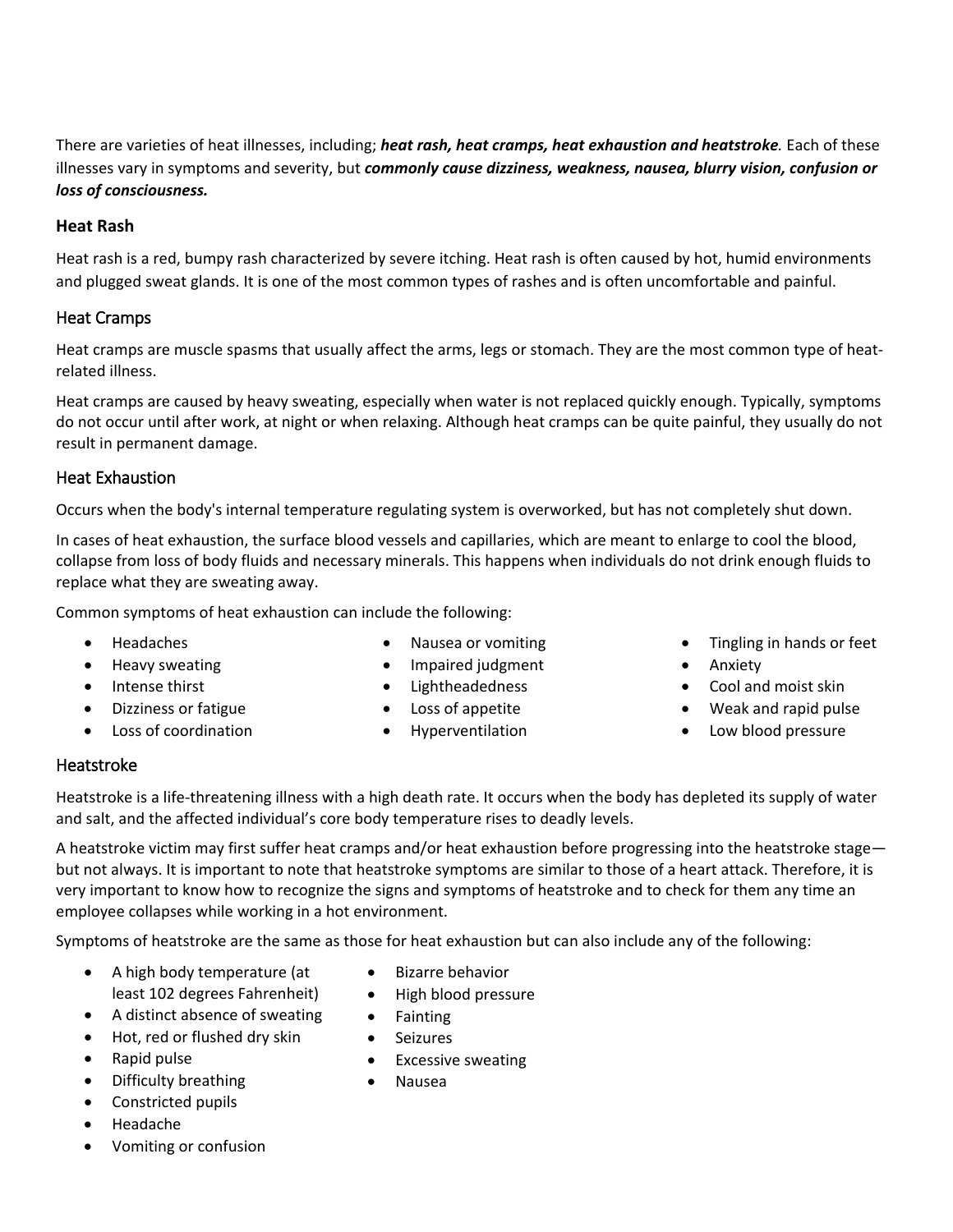Advanced symptoms may include seizures, convulsions, collapse, loss of consciousness and a body temperature over 104 degrees Fahrenheit.

| <b>Heat Index Chart (in Fahrenheit %)</b><br><b>Relative Humidity (Percent)</b> |     |     |     |     |     |     |     |     |     |     |     |     |     |     |
|---------------------------------------------------------------------------------|-----|-----|-----|-----|-----|-----|-----|-----|-----|-----|-----|-----|-----|-----|
|                                                                                 |     | 40  | 45  | 50  | 55  | 60  | 65  | 70  | 75  | 80  | 85  | 90  | 95  | 100 |
| <b>E</b><br>$\overline{\phantom{a}}$<br>Temperature                             | 80  | 80  | 80  | 81  | 81  | 82  | 82  | 83  | 84  | 84  | 85  | 86  | 86  | 87  |
|                                                                                 | 84  | 83  | 84  | 85  | 86  | 88  | 89  | 90  | 92  | 94  | 96  | 98  | 100 | 103 |
|                                                                                 | 90  | 91  | 93  | 95  | 97  | 100 | 103 | 106 | 109 | 113 | 117 | 122 | 127 | 132 |
|                                                                                 | 94  | 97  | 100 | 102 | 106 | 110 | 114 | 119 | 124 | 129 | 135 |     |     |     |
|                                                                                 | 100 | 109 | 114 | 118 | 124 | 129 | 136 |     |     |     |     |     |     |     |
|                                                                                 | 104 | 119 | 124 | 131 | 137 |     |     |     |     |     |     |     |     |     |
|                                                                                 | 110 | 136 |     |     |     |     |     |     |     |     |     |     |     |     |

#### **Chart for Childcare weather watch for all MHCC**



#### **Heat Index Protocol**

80F is the beginning of weather watch and following the Heat Index

- a) Each manager is responsible to be aware of temperatures that their employees may be exposed to.
- b) Engage EHS for tools and options.
- c) To begin the assessment of the index, start with the chart…

#### Green on heat index

a) Normal outdoor activities may occur with appropriate attire and precautions for sun exposure

#### Yellow on heat index

- a) Use caution and closely observe signs of being too hot or cold while outdoors
- b) Communication plan implemented
	- i. Groups (College/CDFS)
		- 1. Explain impacts to different college areas in communication
	- ii. Individuals working or playing outdoors (Manager/Teacher)
	- iii. Work or play in buddy system
- c) Mandatory 10-minute break for every 2 hours outdoors, in shade or sheltered area with moving air to ensure acclimatization to conditions.
- d) Provide adequate hydration or water, 32oz per hour recommended for adults
- e) System for reporting and following up on concerns
	- iv. Emergency Services call on 911
	- v. MHCC Public Safety Urgent safety/crime issues 503-491-7911
	- vi. Safety concerns or Injury reporting
		- 1. Notify manager for action and reporting
			- 2. Reporting through Safe Colleges https://mhcc-or.safecollegesincident.com/#/login

#### Red on heat index

- a) Recommend indoor activities or remote work were possible
- b) Limit outdoor activities to less than 2 hours for adults and older children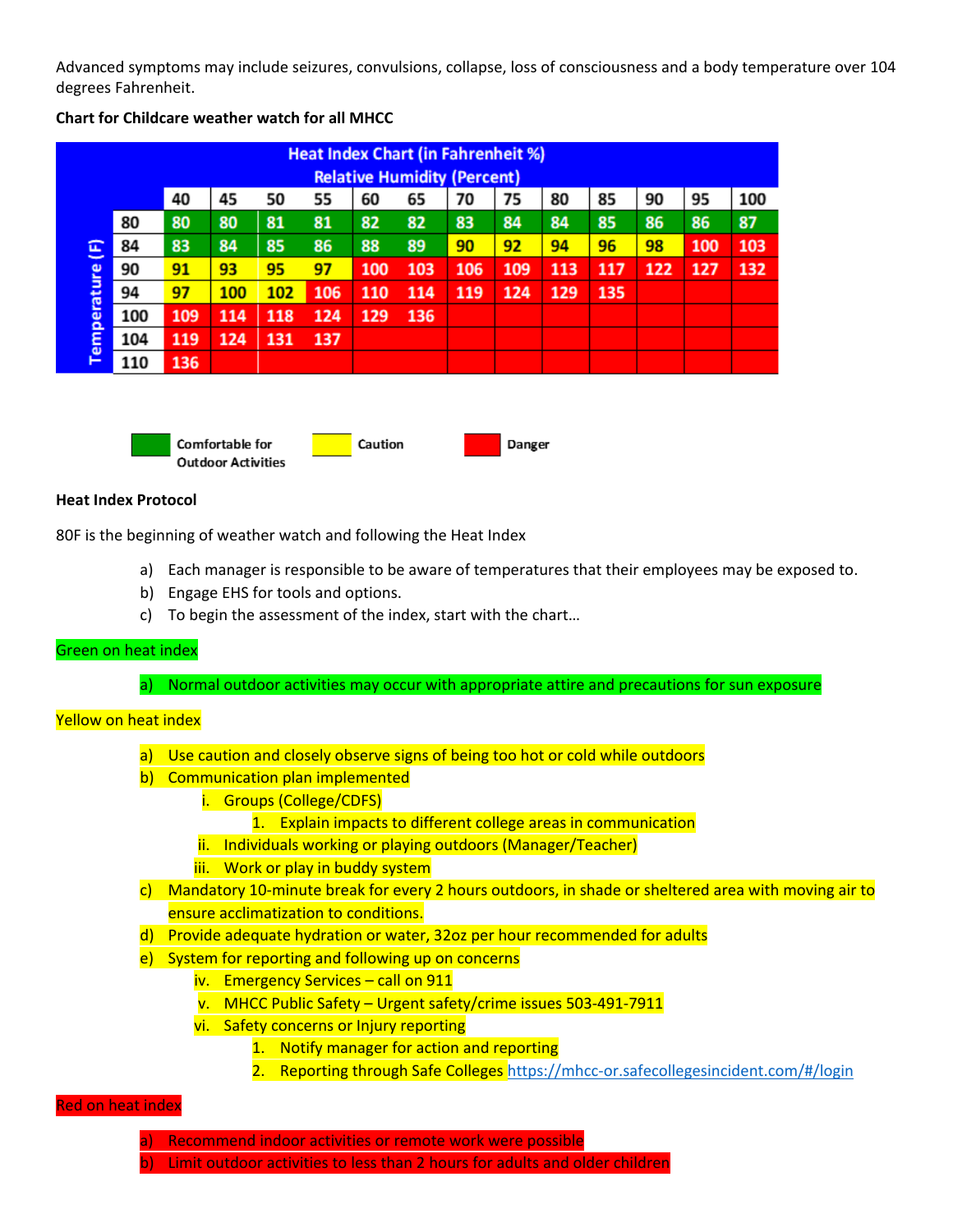Those susceptible to heat (elderly, infants/toddlers, or those with medical conditions) should not be outdoors.

**Links**

- 1) Heat index with temp/humidity<https://www.osha.gov/heat/heat-index/using-heat-protect-workers>
- 2) Child Care Weather Watch<https://www.c-uphd.org/documents/wellness/weatherwatch.pdf>
- 3) <https://www.wrh.noaa.gov/map/?obs=true&wfo=pqr>

Communication Samples:

# **Heat advisory email:**

# **The EHS team is recommending that today's activities be limited to the indoors and vehicles where air can be cooled and filtered.**

As we continue our commitment to safety and the protection of our employees, as well as stay in alignment with the OR-OSHA for Heat Illness Prevention as well as Air Quality related to smoke, in particular those potentially exposed to the outdoor Environmental Factors, which could increase the development of heat related illness and air quality related health effects. Below is the calculated heat index for today, as well as helpful information for identification and prevention of heat related illness.

# **\*\*HEAT ADVISORY\*\***

Criteria for this Heat Advisory at MHCC is when the heat index is indicated to exceed 80 °F in the East Multnomah county region of Oregon. The heat index has to remain at or above criteria for a minimum of 2 hours. Heat advisories are issued by the office of Risk Management and Environmental Health and Safety, when our district is expected to reach criteria.

**\*\*A heat advisory means that people can be affected by heat if precautions are not taken\*\***

# **Today's (MM/DD/YYYY) Heat index is forecast to**

# **be:**

# **10:00am-11:00am: 80+ degrees F**